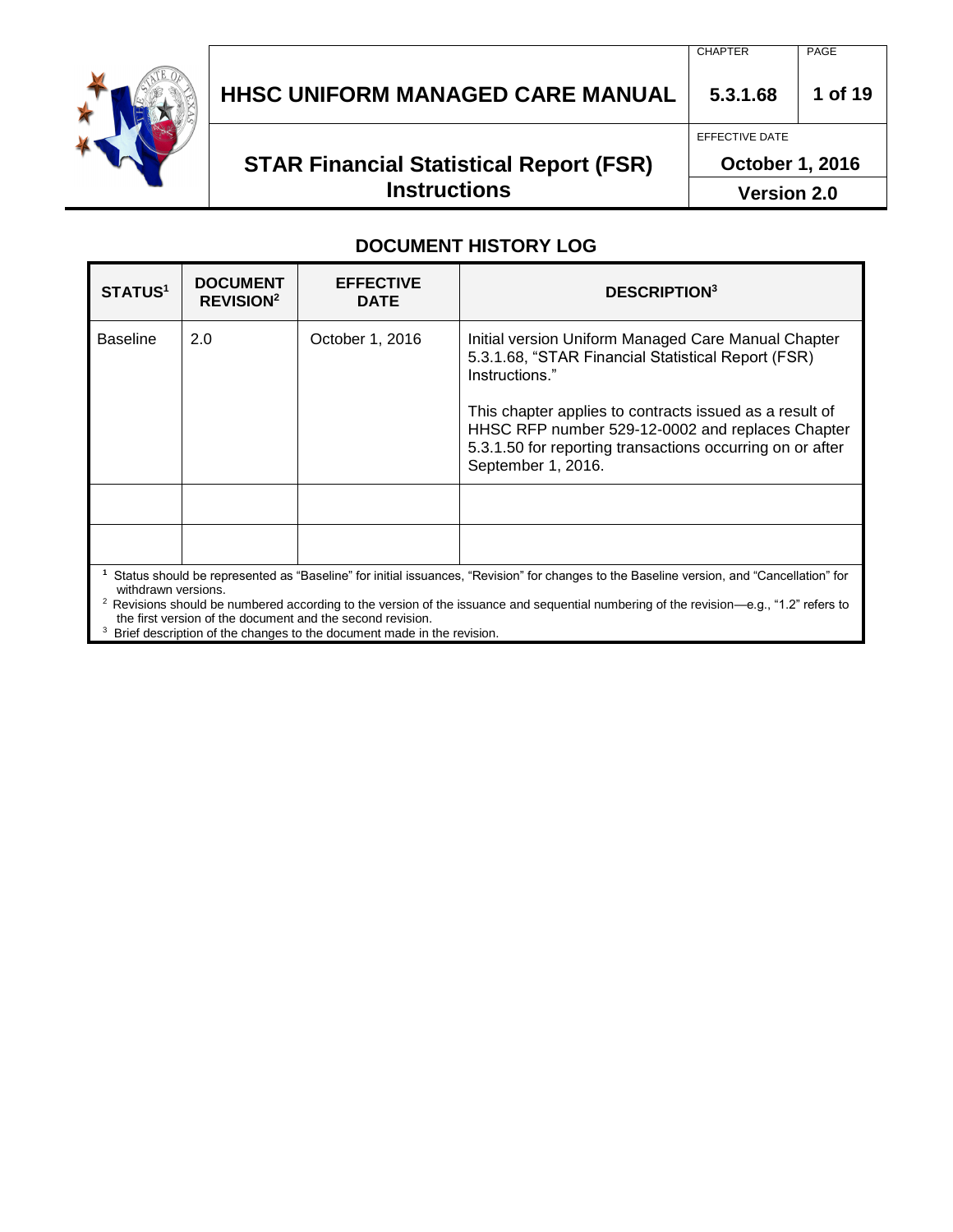| <b>STAR Financial Statistical Report (FSR)</b><br><b>Instructions</b> | <b>Version 2.0</b>                       |         |
|-----------------------------------------------------------------------|------------------------------------------|---------|
|                                                                       | EFFECTIVE DATE<br><b>October 1, 2016</b> |         |
| <b>HHSC UNIFORM MANAGED CARE MANUAL</b>                               | 5.3.1.68                                 | 2 of 19 |
|                                                                       | <b>CHAPTER</b>                           | PAGE    |

### **Objective**

All MCOs contracting with the State of Texas to arrange for or to provide healthcare to enrollees in the STAR Program must submit STAR MCO FSRs for each Service Area (SA) in accordance with the Contract between HHSC and MCO and in accordance with the instructions below.

## **General**

MCOs must complete all STAR MCO FSRs using the locked Microsoft Excel template provided by HHSC. Data integrity is critical to the automated compilation of the data. Do not alter the file name, sheet names, existing cell locations, or formatting of the data in the file and sheets. Do not add or delete any columns or rows. **Any deviations from the locked template will render the FSR unreadable by the software application and therefore unacceptable to HHSC.**

All shaded data fields in the FSR represent fields where data input is required. In order to maintain consistency, please ensure that the data input is in black. All data fields not shaded represent referenced data or calculations. All line numbers in these instructions refer to the line numbers in column A on each worksheet.

#### **Cells can be linked within the template, but there can be no outside links to the MCO Accounting Systems or other sources.**

The following note is included on all FSR pages **"Note: Except where stated otherwise, reporting is on an incurred basis (that is, reported in the period corresponding to dates of service, rather than to date paid). All prior quarters' data must be updated to reflect the most recent revised IBNR estimates."** The MCO must update member months' data in accordance with information provided by the enrollment broker.

#### **Before completing the STAR FSR, complete the Admin FSR.**

#### **FSR Page Headers**

Header information entered on Part 1 populates header data for all the other sheets; please make sure Part 1 is entered correctly. Enter the following on Part 1:

**MCO Name:** Select the MCO's name from the drop-down menu. **State Fiscal Year:** Select the State Fiscal Year (SFY) from the drop-down menu.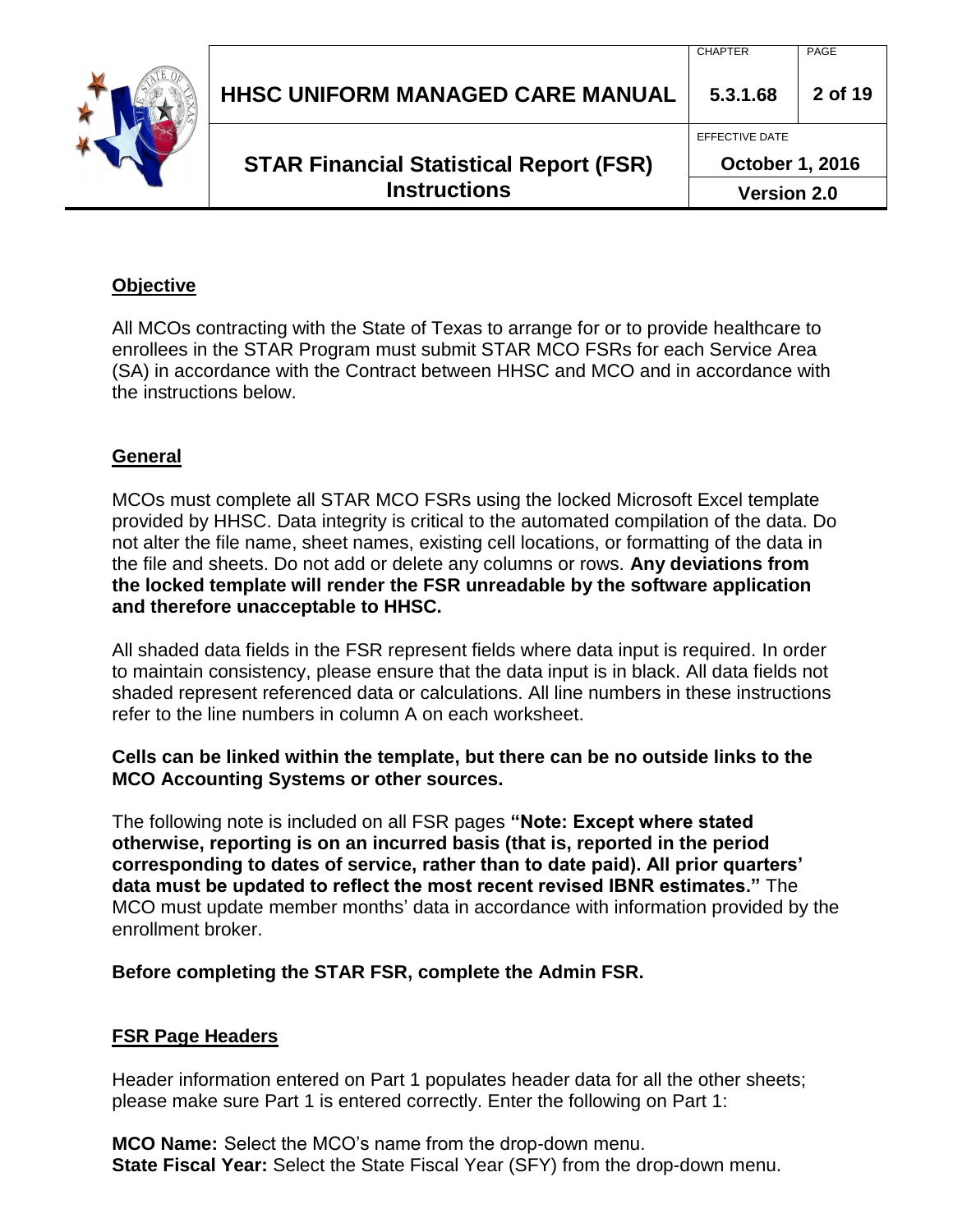**HHSC UNIFORM MANAGED CARE MANUAL 5.3.1.68 3 of 19**

# **STAR Financial Statistical Report (FSR) Instructions**

**October 1, 2016 Version 2.0**

**Submission Date**: Enter the month, day, and year, e.g., 6/30/2015.

**Submission Type**: Enter the type of FSR, e.g., Quarterly; Year End + 90 Days; Year End + 334 Days.

**Service Area:** Select the Service Area from the drop-down menu.

**Rptg Period End Date**: Enter the month, day, and year, e.g., 5/31/2015.

## **Part 1: Summary Income Statement**

Line 1: Member Months: Referenced from Part 3, Line 24, "Total Member Months."

Line 2: Average Monthly Member Months: Calculated as Line 1, "Member Months," divided by the number of months of membership data.

Revenues:

Line 3: Medical Premiums: Referenced from Part 3, Line 8, "Total Medical Premiums."

Line 4: Delivery Supplemental Payments: Referenced from Part 7, Line 4, "Total DSPs (\$) Aggregate."

Line 5: Pharmacy Premiums: Referenced from Part 3, Line 32, "Total Pharmacy Premiums."

Line 6: Investment Income: Enter all interest and dividend income resulting from investment of funds received from the state and federal governments under the Contract.

Line 7: Health Insurance Providers Fee Reimbursement: Enter the amount of the Health Insurance Providers Fee, which was reimbursed by HHSC as required under the Affordable Care Act (ACA), including any gross up for corporate federal income tax and state premium taxes as applicable to the FSR for each Program/Service Area.

Line 8: Other Revenue: Enter all income generated from the STAR Medicaid Program for the Contract Service Area other than premiums (HHSC Capitation), Delivery Supplemental Payments (DSPs), Health Insurance Providers Fee Reimbursement, and Investment Income.

Line 9: Total Gross Revenues: Calculated sum of Lines 3 through 8.

Line 10: Health Insurance Providers Fee & Related Costs: Enter the sum of:

a) the amount paid to the IRS specifically and solely for the ACA Health Insurance Providers Fee, as required under the Affordable Care Act (ACA)

EFFECTIVE DATE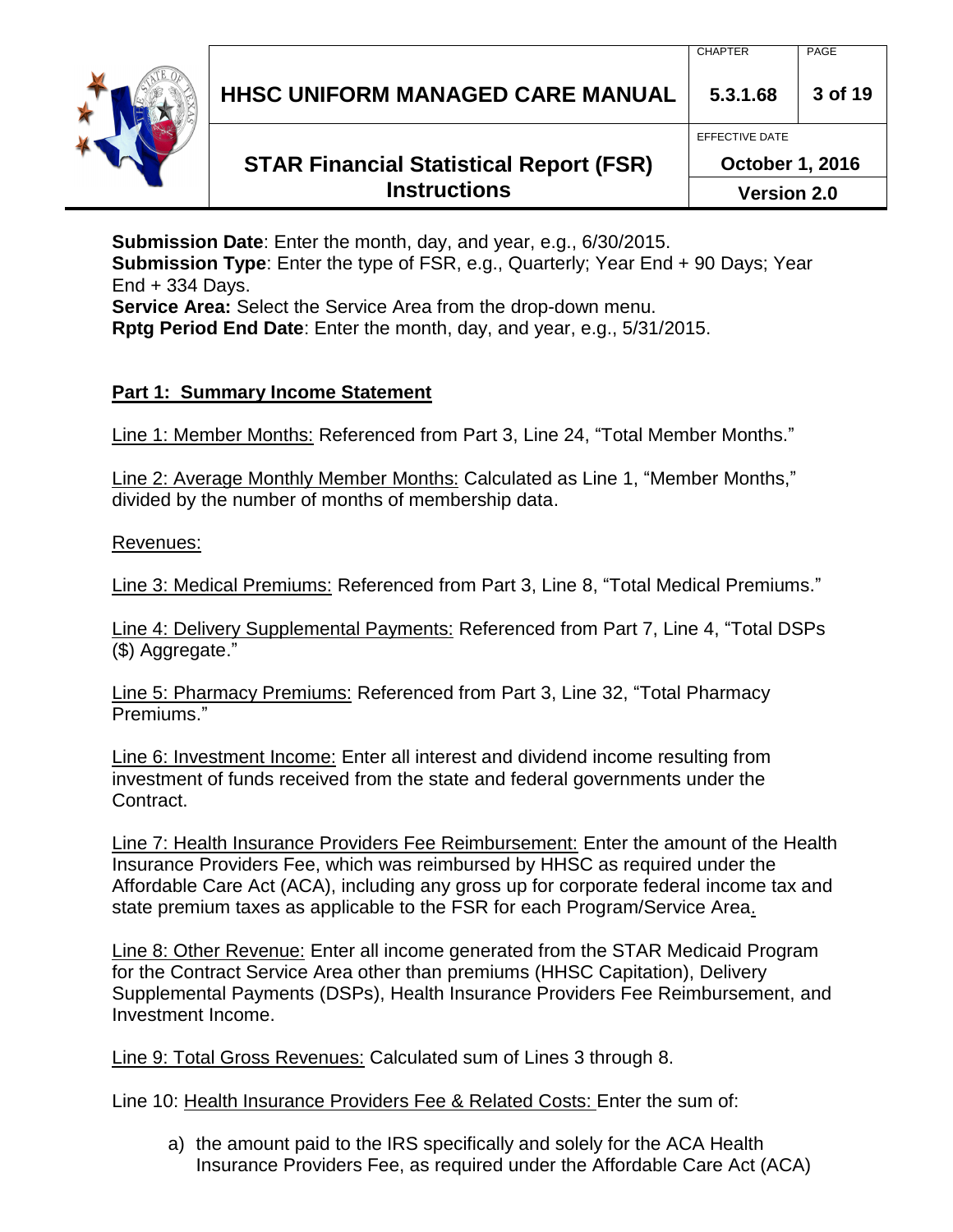| HHSC UNIFORM MANAGED CARE MANUAL | 5.3.1.68       | .<br>4 of 19 |
|----------------------------------|----------------|--------------|
|                                  | FFFFCTIVE DATE |              |

**October 1, 2016**

CHAPTER PAGE

**Version 2.0**

and as attributable to the FSR (exclude any amounts accrued for ACA Health Insurance Providers Fee which were not paid during the FSR period);

b) the increase in the amount incurred for corporate federal income taxes resulting from the Health Insurance Providers Fee Reimbursement which is attributable to the FSR.

Do not include any increase to Premium Taxes resulting from the Health Insurance Providers Fee Reimbursement in Line 10. All Premium Taxes incurred should be included in Line 12.

Maintain for FSR audit purposes the derivations supporting items a) and b) above.

Line 11: Health Insurance Providers Fee (NAIP): Enter the amount of Health Insurance Providers Fee incurred but not paid for NAIP premiums applicable to the reporting period.

Line 12: Premium Taxes: Enter the premium taxes incurred for premiums applicable to the reporting period including any additional taxes incurred as a result of the Health Insurance Providers Fee Reimbursement from HHSC.

Line 13: Maintenance Taxes: Enter the maintenance taxes incurred for premiums applicable to the reporting period.

Line 14: Net Revenues: Calculated as Line 9, "Total Gross Revenues," less the sum of Line 10, Health Insurance Providers Fee," Line 11, "Health Insurance Providers Fee (NAIP)," Line 12, "Premium Taxes," and Line 13, "Maintenance Taxes."

Medical Expenses:

Line 15: Fee-For-Service: Calculated as Line 20, "Total Medical Expenses," minus the sum of Line 16, "Capitated Services," Line 17, "Patient Centered Medical Home Services," Line 18, "Net Reinsurance Cost," and Line 19, "IBNR Accrual-Medical."

Line 16: Capitated Services: Calculated as sum of Part 5, Line 20, "Capitated Services: PCPs & hospitals," and Part 5, Line 21, "Capitated Services: BH, Vision, etc."

Line 17: Patient Centered Medical Home Services: Referenced from Part 5, Line 12, "Patient Centered Medical Home Services."

Line 18: Net Reinsurance Cost: Calculated as sum of Part 5, Line 13, "Reinsurance Premiums, "and Part 5, Line 14, "Reinsurance Recoveries."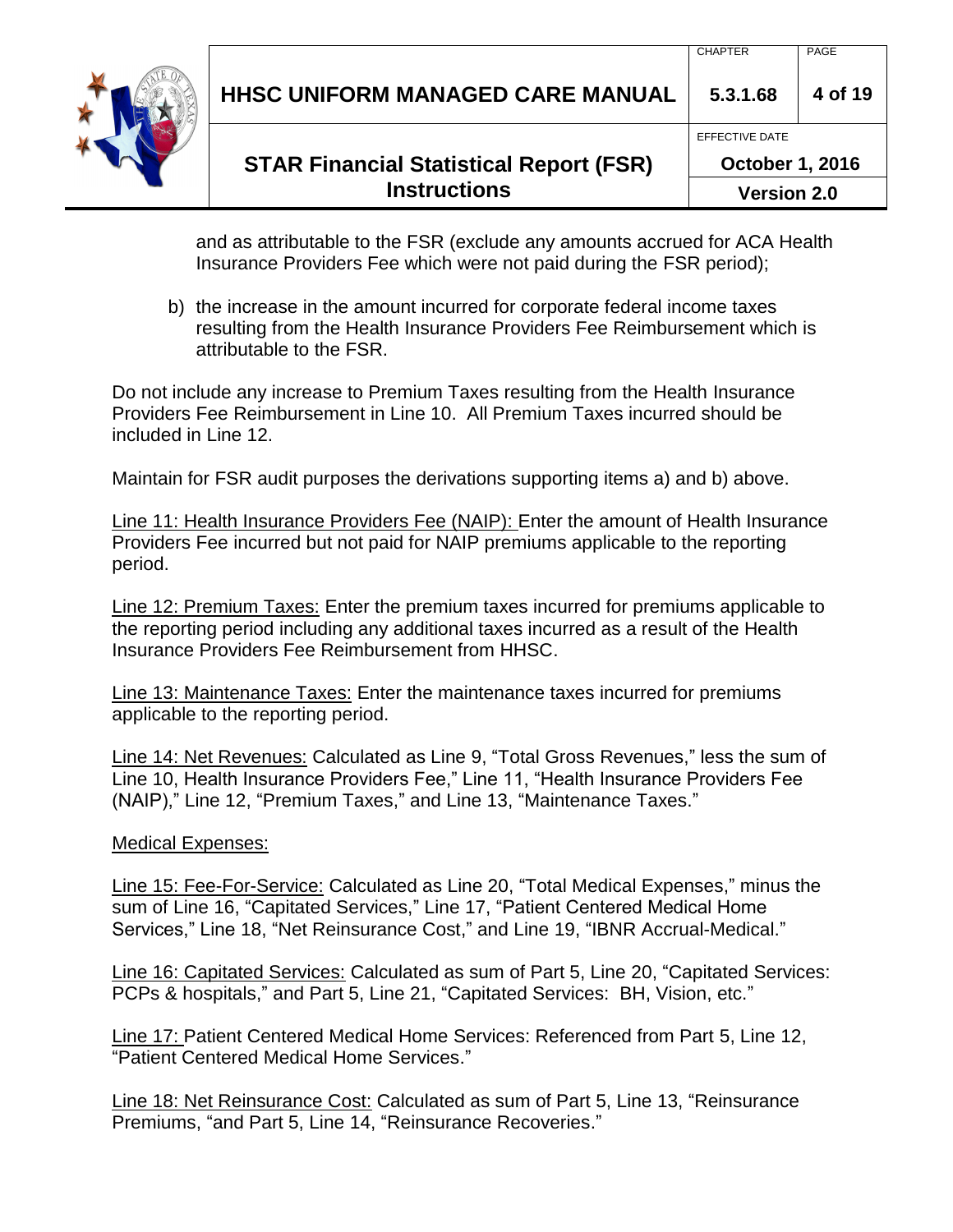**HHSC UNIFORM MANAGED CARE MANUAL 5.3.1.68 5 of 19**

# **STAR Financial Statistical Report (FSR) Instructions**

**Version 2.0**

**October 1, 2016**

Line 19: IBNR Accrual – Medical: Referenced from Part 5, Line 15, "Incurred But Not Reported (IBNR)."

Line 20: Quality Improvement: Referenced from Part 5, Line 17, Quality Improvement.

Line 21: Total Medical Expenses: Referenced from Part 5, Line 17, "Total Medical Expenses."

Line 22: Prescription Expenses (excluding PBM Admin): Referenced from Part 6, Line 11, "Prescription Expense (excluding PBM Admin)."

Line 23: Total Medical and Prescription Expenses: Calculated as sum of Line 21, "Total Medical Expenses," and Line 22, "Prescription Expenses (excluding PBM Admin)."

Line 24: Administrative Expenses: Enter the allocated "Administrative Expenses" from the Admin FSR, Part 2, Line 51, by the applicable Program/Service Area.

Line 25: Total Expenses: Calculated as sum of Line 23, "Total Medical and Prescription Expenses," and Line 24, "Administrative Expenses."

Line 26: Net Income Before Taxes: Calculated as Line 14, "Net Revenues," minus Line 25, "Total Expenses."

Line 27: % Medical Exp to Net Revenues: Calculated as Line 21, "Total Medical Expenses," divided by Line 14, "Net Revenues."

Line 28: % Prescription Exp to Net Revenues: Calculated as Line 22, "Prescription Expenses (excluding PBM Admin)," divided by Line 14, "Net Revenues."

Line 29: % Total Medical and Prescription to Net Rev. (MLR): Calculated as the sum of Line 27 "% Medical Exp to Net Revenues " and Line 28 "% Prescription Exp to Net Revenues."

Line 30: % Admin Exp to Net Revenues: Calculated as Line 24, "Administrative Expenses," divided by Line 14, "Net Revenues."

Line 31: % Net Income to Net Revenues: Calculated as Line 26, "Net Income Before Taxes," divided by Line 14, "Net Revenues."

Line 32; % Adj. Admin to Net Revenues (excludes taxes and Prescription pass through): Calculated as Line 24, "Administrative Expenses," divided by the difference of Line 14, "Net Revenues," less Line 5, "Pharmacy Premiums."

Post-income items:

EFFECTIVE DATE

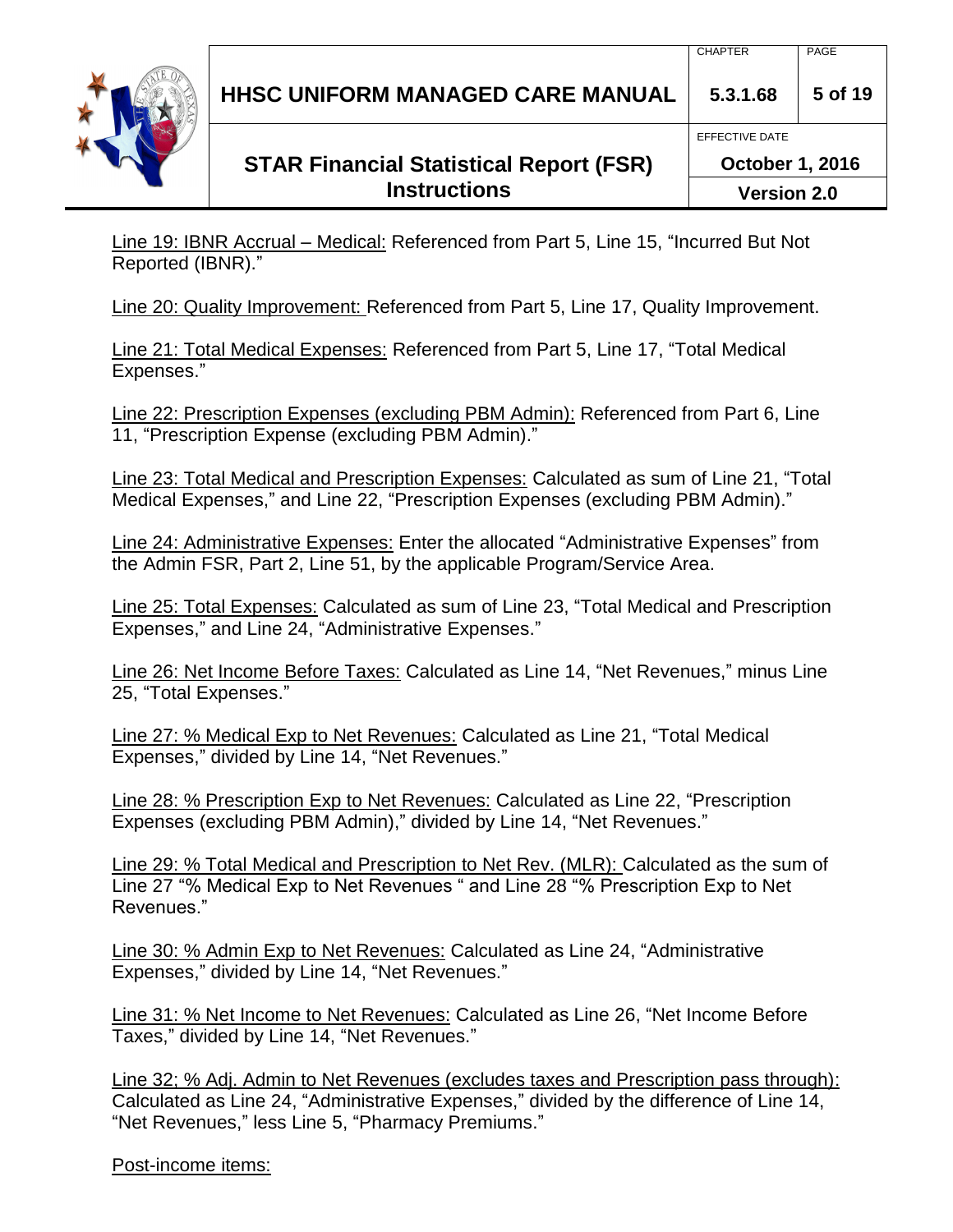

Line 33: Performance Assessment: Enter in the YTD cell the amount of the Pay for Quality (P4Q) performance assessment.

## **Part 2: Statistics**

Line 1: Paid Medical Expenses Completion Factor: Calculated as the difference between Part 5, Line 17, "Total Medical Expenses," and Part 5, Line 15, "Incurred But Not Reported (IBNR)," divided by Part 5, Line 17, "Total Medical Expenses."

Total Cost \$PMPM:

Line 2: MCO Admin Cost (including PBM Admin): Calculated as Part 1, Line 23, "Administrative Expenses," divided by Part 1, Line 1, "Member Months."

Line 3: Health Insurance Providers Fee & Related Costs: Calculated as sum of Part 1, Line 10, "Health Insurance Providers Fee & Related Costs," and Line 11, "Health Insurance Providers Fee (NAIP)," divided by Part 1, Line 1, "Member Months."

Line 4: Premium & Maintenance Taxes: Calculated as sum of Part 1, Line 12, "Premium Taxes," and Part 1, Line 13, "Maintenance Taxes," divided by Part 1, Line 1, "Member Months."

Line 5: Medical Expenses, excl Net Reinsurance and Quality Improvement,: Calculated as difference between Part 1, Line 21, "Total Medical Expenses," and the sum of Part 1, Line 18, "Net Reinsurance Cost," and Part 1, Line 20, "Quality Improvement" -divided by Part 1, Line 1, "Member Months."

Line 6: Net Reinsurance: Calculated as sum of Part 5, Line 13, "Reinsurance Premiums," and Part 5, Line 14, "Reinsurance Recoveries," divided by Part 1, Line 1, "Member Months."

Line 7: Quality Improvement: Calculated as Part 1, Line 20, "Quality Improvement," divided by Part 1, Line 1, "Member Months."

Line 8: Prescription Expenses (excluding PBM Admin): Calculated as Part 6, Line 11, "Prescription Expense (excluding PBM Admin)," divided by Part 1, Line 1, "Member Months."

Line 9: Subtotal: Calculated as sum of Lines 2 through 8.

Line 10: Profit/(Loss) before Experience Rebate: Calculated as Part 1, Line 26, "Net Income Before Taxes," divided by Part 1, Line 1, "Member Months."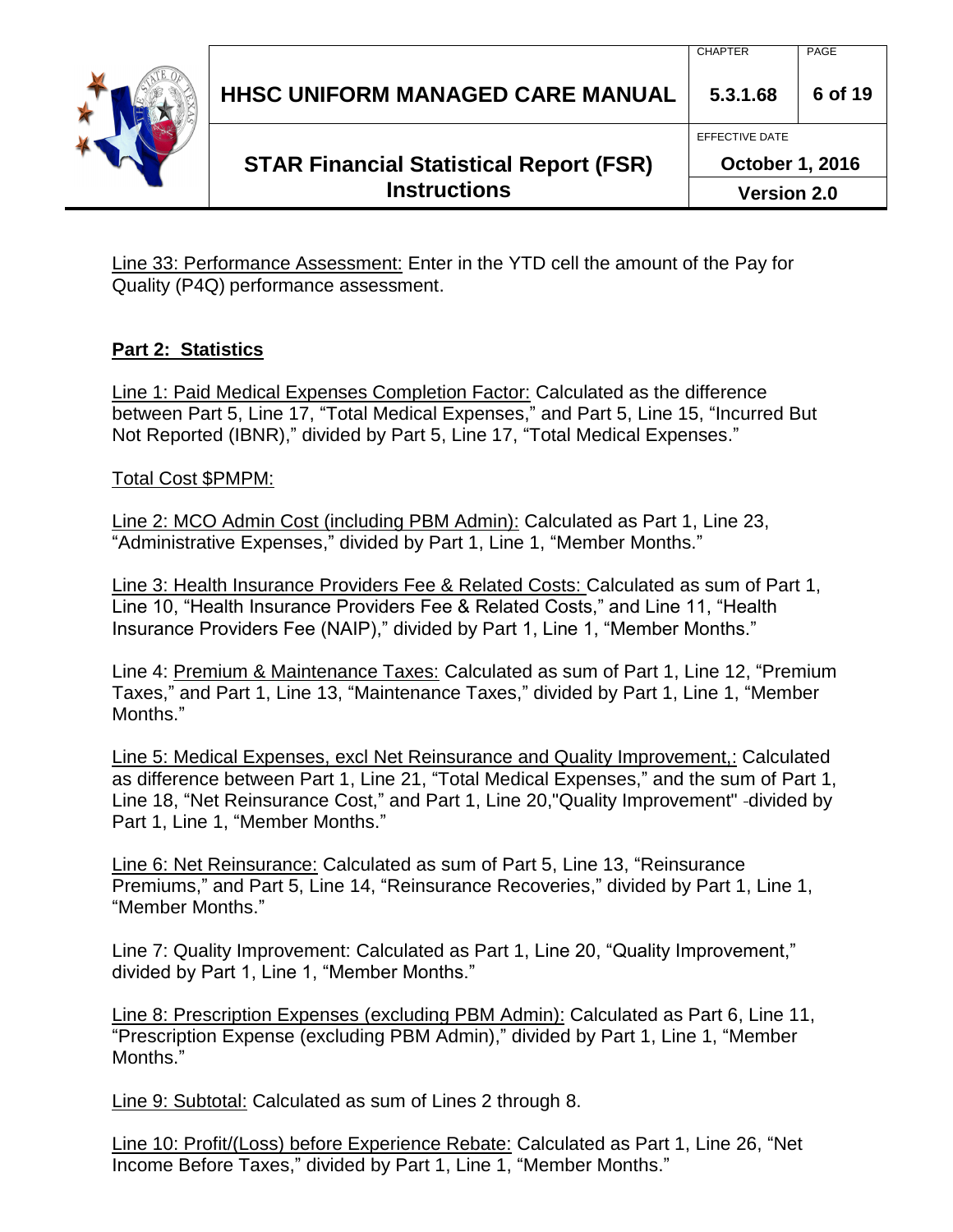

CHAPTER PAGE

EFFECTIVE DATE

Line 11: Total Cost \$PMPM to HHSC: Calculated as sum of Line 9 and Line 10.

## **Part 3: Medical and Pharmacy Premiums**

#### Medical Premiums (HHSC Capitation):

Lines 1 through 7: Medical Premiums (HHSC Capitation): Each cell in this matrix is calculated and is the product of the corresponding capitation rate in the matrix of Lines 9 through 15 and the corresponding member months in the matrix of Lines 17 through 23.

Line 8: Total Medical Premiums: Calculated as sum of Lines 1 through 7

Medical Premium \$PMPM:

Lines 9 through 15: Medical Premium \$PMPM: Enter each risk group's medical capitation rate including any applicable amounts for the Network Access Improvement Program (NAIP).

Line 16: Total Medical Premium \$PMPM: Calculated as Line 8, "Total Medical Premiums," divided by Line 24, "Total Member Months."

Member Months:

Lines 17 through 23: Member Months: Enter the member months based on the supplemental files supporting HHSC's monthly capitation payments to the MCO.

Line 24: Total Member Months: Calculated as sum of Lines 17 through 23

Pharmacy Premiums (HHSC Capitation):

Lines 25 through 31: Pharmacy Premiums (HHSC Capitation): Each cell in this matrix is calculated and is the product of the corresponding capitation rate in the matrix of Lines 33 through 39 and the corresponding member months in the matrix of Lines 17 through 23.

Line 32: Total Pharmacy Premiums: Calculated as sum of Lines 25 through 31

Pharmacy Premium \$PMPM:

Lines 33 through 39: Pharmacy Premium \$PMPM: Enter each risk group's pharmacy capitation rate applicable to each month.

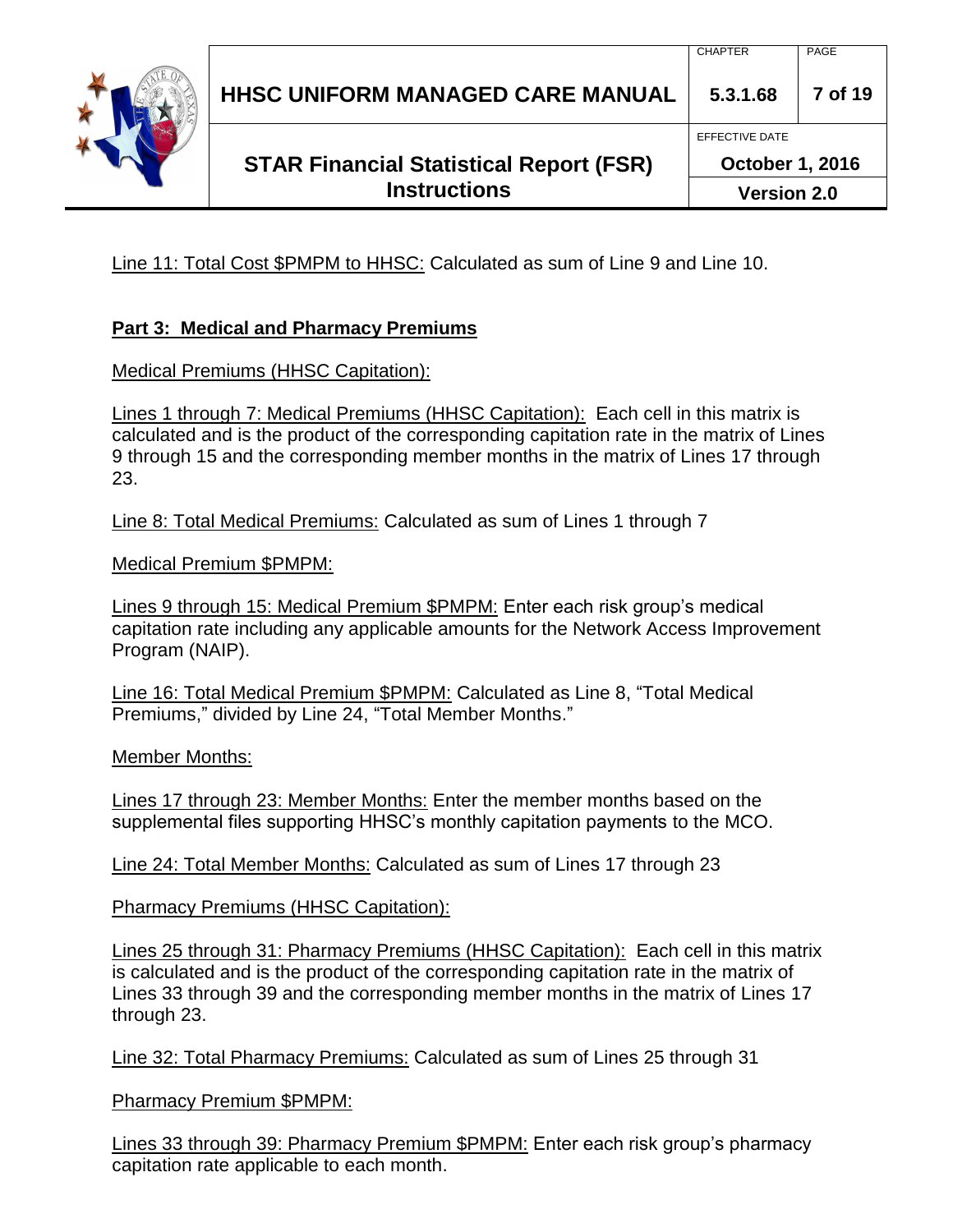

**October 1, 2016**

EFFECTIVE DATE

**Version 2.0**

Line 40: Total Pharmacy Premium \$PMPM: Calculated as Line 32, "Total Pharmacy Premiums," divided by Line 24, "Total Member Months."

## **Part 4a: Medical Expense by Expense Class**

Paid Claims:

Lines 1 through 7: Paid Claims: Enter monthly paid claims by risk groups as incurred.

Line 8: Total Paid Claims: Calculated as sum of Lines 1 through 7.

Paid Capitation:

Lines 9 through 15: Paid Capitation: Enter the total provider and subcontractor capitation payments by risk groups covered by the capitation payments.

Line 16: Total Paid Capitation: Calculated as sum of Lines 9 through 15

Paid Reinsurance Premiums, Net of Reinsurance Recoveries:

Lines 17 through 23: Paid Reinsurance Premiums, Net of Reinsurance Recoveries: Enter the paid reinsurance premiums net of collected reinsurance recoveries specific to each risk group the reinsurance coverage was effective. Report collected Reinsurance Recoveries by the appropriate risk group and by the incurred month of the services to which the recoveries relate.

Line 24: Total Net Reinsurance: Calculated as sum of Lines 17 through 23

Section Beneath Line 24: No action necessary. These lines populate with the member months' data entered in Part 3.

## **Part 4b: Medical Expense by Expense Class**

Medical IBNR:

Lines 25 through 31: IBNR: Enter Incurred-But-Not-Reported (IBNR) estimate by risk group.

Line 32: Total Medical IBNR: Calculated as sum of Lines 25 through 31.

Patient Centered Medical Home Services:

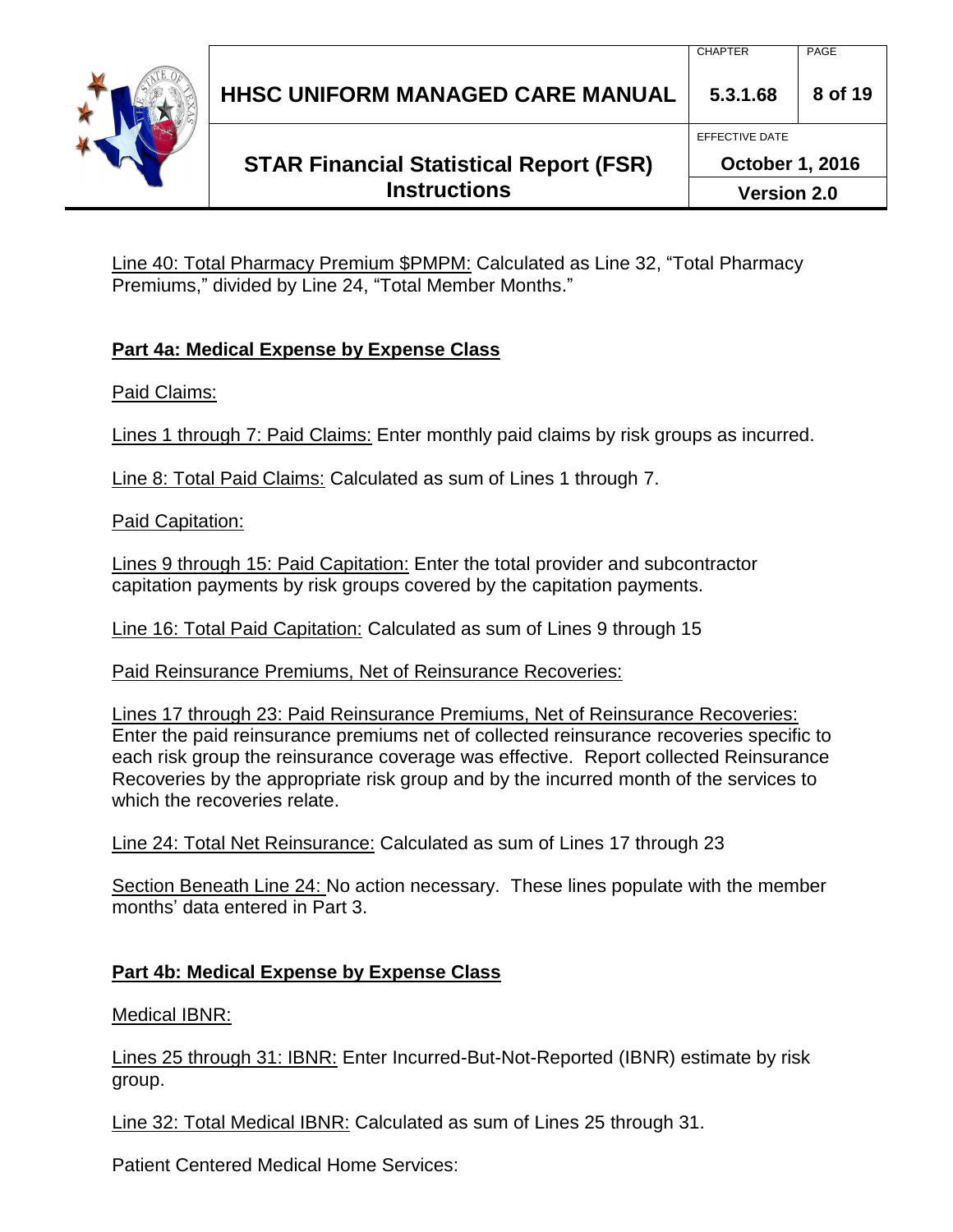

**October 1, 2016**

EFFECTIVE DATE

**Version 2.0**

Lines 33 through 39: Patient Centered Medical Home Services: Enter medical expenses by risk group as incurred at a PCMH-approved facility.

Line 40: Total PCMH: Calculated as the sum of Lines 33 through 39.

Quality Improvement Cost

Line 41: Quality Improvement: From Part 5, Line 17

Other Medical Expenses:

Lines 42 through 48: Other Medical Expenses: Enter any other medical expenses not captured by "Paid Claims," "Paid Capitation," "Reinsurance Premiums net of Recoveries," "IBNR," or "Patient Centered Medical Home Services" for each risk group. Examples of these expenses include, but are not limited to: incentives paid directly to physicians; third party recoveries, other recoveries, or settlements that have not been captured through claims adjustments in the claims processing system; NAIP amounts paid out to the Public Hospital or Health Related Institution (HRI), and refunds.

Also include certain pharmacy-related expenses that are not included in Part 6, "Prescription Expenses," that cannot be processed as pharmacy encounters. Pharmacy-related items that should be reported on the FSR under Part 4, "Other Medical," should be limited to covered benefits that are either:

- pharmacy Durable Medical Equipment (DME) (certain Home Health Supplies) that are not on HHSC's formulary, such as diabetic strips, meters, lancets, aerochamber devices, diaphragms; or
- drugs that are billed directly by the physician/clinic (not picked up at the pharmacy by the client).

When certain pharmacy DME gets added to the formulary, it should be processed as a pharmacy encounter, and at that point be reported under "Prescription Expenses" instead of "Other Medical."

Amounts reported in "Other Medical" for appropriate pharmacy DME should not have any PBM administrative expense included; all PBM Admin is to be reported in the Admin FSR.

Line 49: Total Other Medical Expenses: Calculated as sum of Lines 42 through 48.

Beneath Line 49, there is a calculation which sums Part 4a, Line 8 "Total Paid Claims," Part 4a, Line 16 "Total Paid Capitation," Part 4a, Line 24 "Total Net Reinsurance," Part 4b, Line 32, "Total Medical IBNR," Part 4b, Line 40 "Total PCMH," Part 4b, Line 41 "Quality Improvement", and Part 4b, Line 49, "Total Other Medical Expenses."

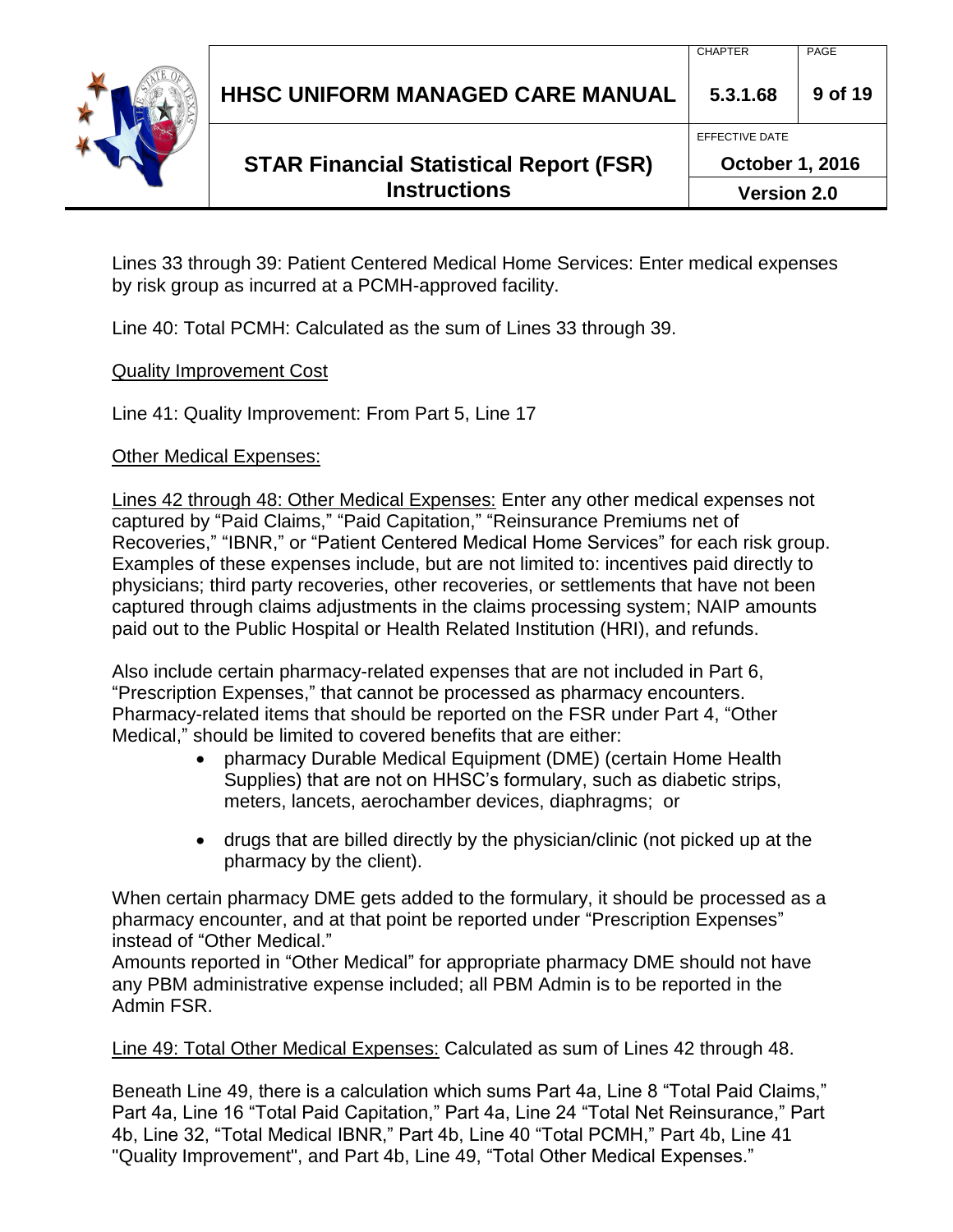| <b>HHSC UNIFORM MANAGED CARE MANUAL</b> | <b>UIIIN ILIV</b><br>5.3.1.68 | ,,,,<br>10 of 19 |
|-----------------------------------------|-------------------------------|------------------|
|                                         | EFFECTIVE DATE                |                  |

**October 1, 2016**

**Version 2.0**

CHAPTER PAGE

Line 50: Other Medical Expenses: Identify each category of expense included in Lines 42 through 48, "Other Medical Expenses." Identify the YTD dollar amount associated with each category of expense if more than one.

Beneath Line 50, there are lines which bring over the member months detail entered in Part 3.

# **Part 5: Medical Expenses by Service Type**

Line 1: Physician Services: Primary Care: Enter all paid expenses related to the medical care provided to a member by a primary care physician (PCP) upon first contact with the health care system for treatment of an illness or injury before referral. The PCP performs or directs the performance of primary care services that include, but are not limited to, case management, consultations, family planning, emergency room visits, inpatient visits, maternity care services, office visits, preventive care services, dispensing or prescribing medical supplies and pharmaceuticals, authorizing referrals to specialists, etc.

Under the Texas Medicaid Managed Care Program, all members are required to have a primary care physician (PCP) when enrolling in a MCO. For expenses to be classified as PCP services, the performing provider at 24J on a CMS-1500 claim must be the member's assigned PCP, and the services cannot represent "Deliveries - Professional Component." The amount paid covering all charges on a CMS-1500 claim is classified as PCP expense when the performing provider is the member's PCP.

Line 2: Physician Services: Specialist: Enter all paid expenses related to the medical care provided to a patient by a physician whose practice is limited to a particular branch of medicine or surgery, e.g., cardiology or radiology, in which a physician specializes or is certified by a board of physicians. Generally, a member must have a referral authorized by his/her assigned PCP to receive services from a specialist.

For expenses to be classified as "Specialist Physician Services," the performing provider identified at 24J on a CMS-1500 claim must be a physician, who is not the member's assigned PCP, and the services cannot represent "Deliveries - Professional Component." The amount paid covering all charges on a CMS-1500 claim is classified as "Specialist Physician Services" when the performing provider is a physician who is not the member's PCP.

Line 3: Physician Services: Deliveries – Prof. Component: Enter paid expenses for the services of the delivering physician and the anesthesiologist, unless they are billed as part of the facility charge. Only the delivering physician and the anesthesiologist charges are included on Line 3, as they are the only charges included in the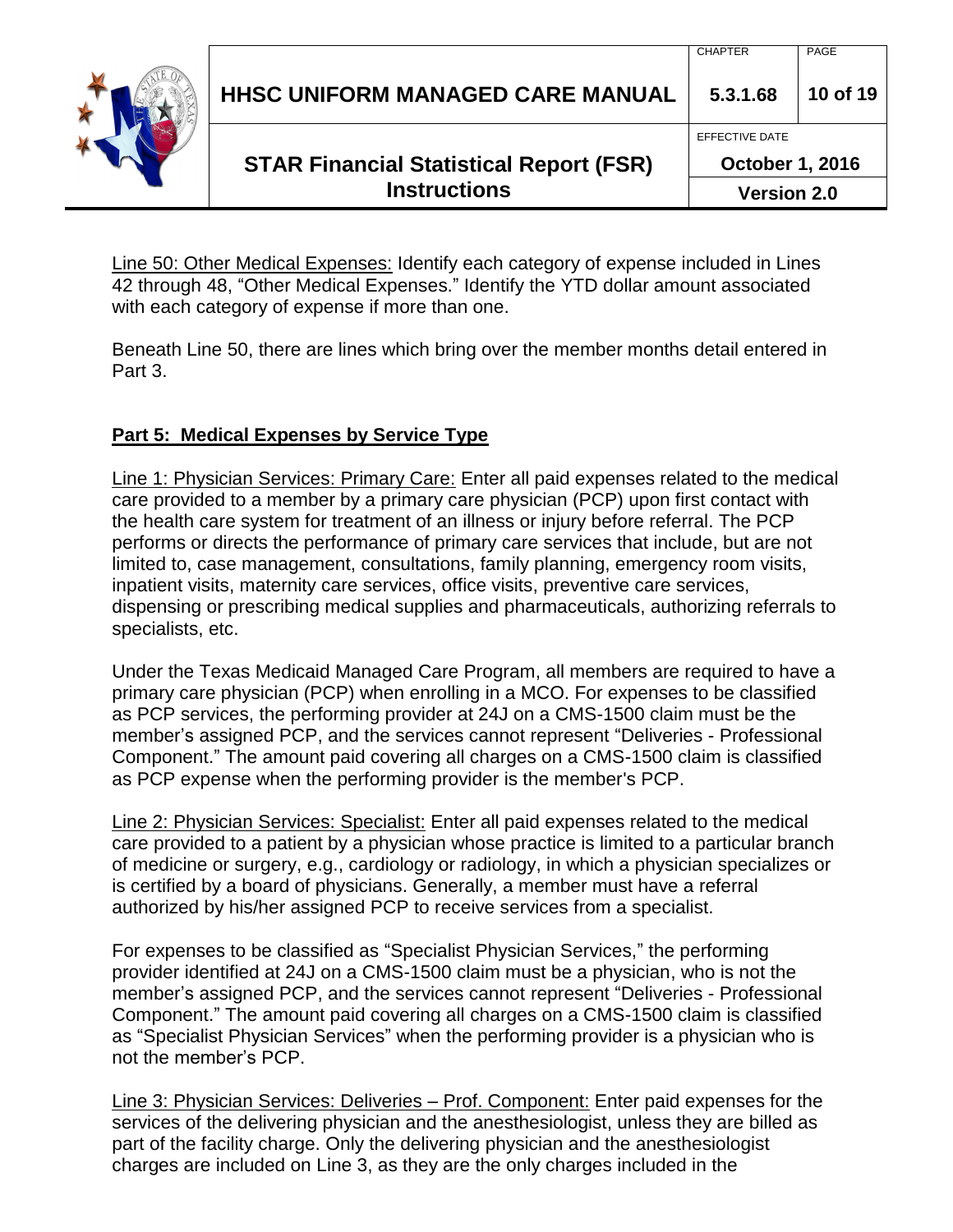| <b>HHSC UNIFORM MANAGED CARE MANUAL</b><br><b>STAR Financial Statistical Report (FSR)</b> | 5.3.1.68<br>EFFECTIVE DATE<br><b>October 1, 2016</b> | 11 of 19 |
|-------------------------------------------------------------------------------------------|------------------------------------------------------|----------|
| <b>Instructions</b>                                                                       | <b>Version 2.0</b>                                   |          |

professional component of the DSP. Only those amounts paid for charges on a CMS-1500 claim identified with "Delivery CPT Codes" (and the HCPCS Codes with Modifiers for the FQHCs and RHCs) are classified as "Delivery – Professional Component." All other amounts paid for charges on the same CMS-1500 claim that are not identified with Delivery Procedure Codes are classified as PCP or specialist based on the criteria at Lines 1 and 2, respectively.

Line 4: Non-Physician Professional Services: Enter all paid expenses for medical care provided by non-physician, healthcare services providers. These include, but are not limited to, audiologists, chiropractors, counselors, dentists, home health aides, licensed vocational nurses, occupational therapists, opticians, optometrists, physical therapists, psychologists, registered nurses, respiratory therapists, social workers, speech therapists, etc.

The total amount paid covering all charges on a CMS-1500 claim is classified as "Non-Physician Professional Services" when the performing provider at 24J is a nonphysician healthcare services provider.

Line 5: Emergency Room Services: Enter all paid expenses incurred during an encounter in an emergency room, i.e., the section of a healthcare facility intended to provide rapid treatment for victims of sudden illness or trauma. Include the cost of emergency room equipment, facility usage, staff, and supplies.

The costs of emergency department ancillary services including laboratory services, radiology services, respiratory therapy services, and diagnostic studies, such as EKGs, CT scans, and supplies are also included on Line 5. Exclude non-staff attending or consulting physician billed separately as PCP or specialist services. The total amount paid by the MCO covering all charges on a UB04 claim that are incurred during an emergency room encounter are classified as "Emergency Room Services." Any amounts paid for any charges on a UB04 claim that include emergency room services that were incurred on a different service date than the emergency room encounter are classified as "Outpatient Facility Services" unless they represent additional emergency room encounters.

Line 6: Outpatient Facility Services: Enter all paid expenses for services rendered to a member that remains in a hospital based or freestanding facility, such as an ambulatory surgical center, for less than 24 consecutive hours and the member-patient is discharged from an outpatient status, except for emergency room services.

Outpatient facility services include, but are not limited to, the following items and services performed on an outpatient basis in a hospital based or freestanding facility:

- Observation, operating, and recovery room charges;
- Surgical operations or procedures, day surgery;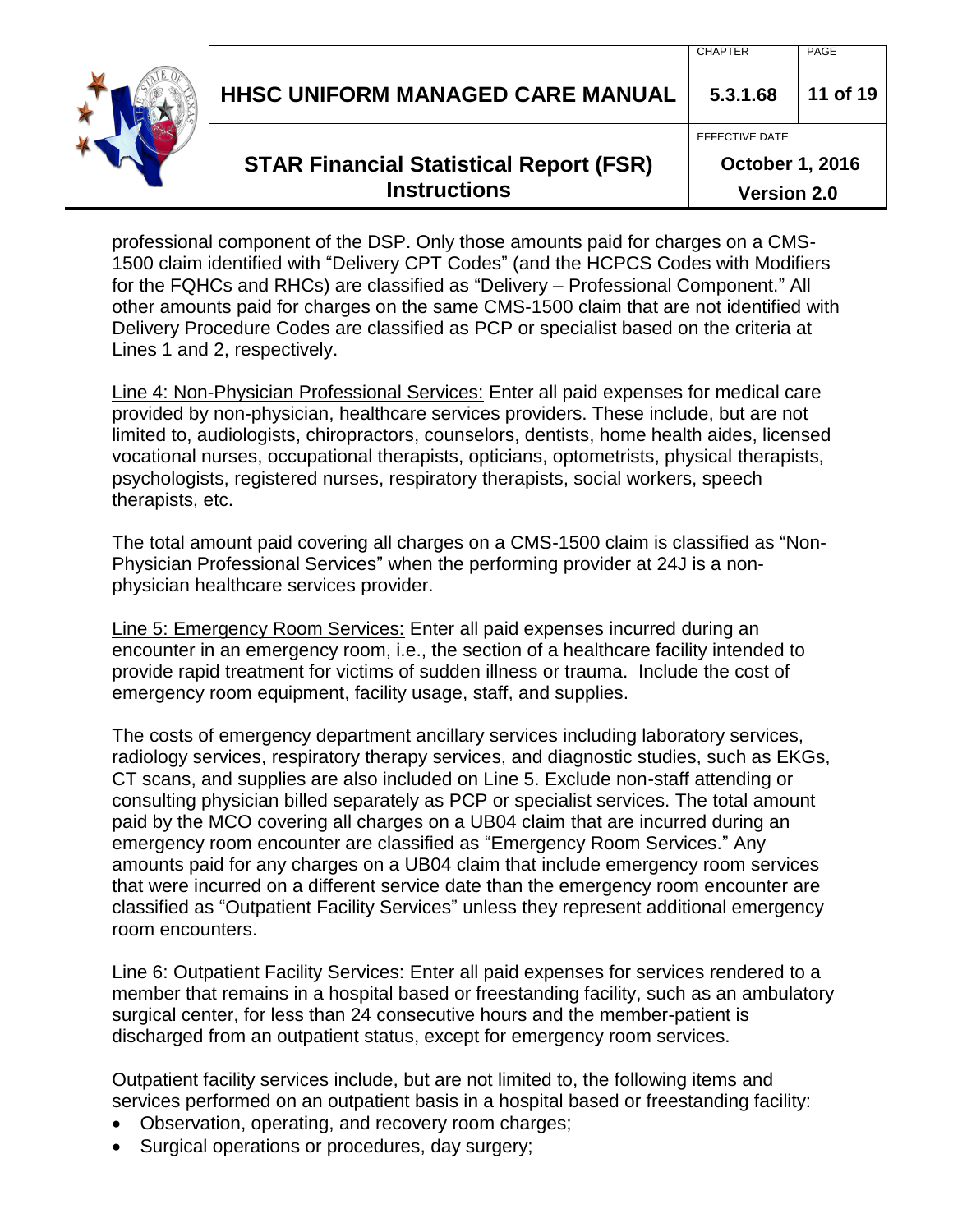**HHSC UNIFORM MANAGED CARE MANUAL 5.3.1.68 12 of 19**

# **STAR Financial Statistical Report (FSR) Instructions**

- Laboratory, nuclear medicine, pathology, and radiological services;
- Diagnostic, therapeutic, and rehabilitative clinic or treatment services;
- Injections, drugs, and medical supplies; and
- All medically necessary services and supplies ordered by a physician.

Exclude non-staff attending or consulting physician billed separately as PCP or specialist services. The amount paid covering all charges on a UB04 claim is classified as "Outpatient Facility Services" if the Type of Bill indicates the claim is for outpatient facility services, and there are no emergency room charges included.

Line 7: Inpatient Facility Svcs: Medical/Surgical: Enter all paid expenses for acute care facilities covering inpatient services for medical/surgical stays, intensive care units (ICUs), cardiac/coronary care units (CCUs), burn units, cancer treatment centers, etc. Also includes the expenses of non-acute care inpatient services rendered at extended care/skilled nursing facilities.

Inpatient medical/surgical services include, but are not limited to, the following items and services performed on an inpatient basis:

- Bed and board in semiprivate accommodations or in an intensive care or coronary care unit including meals, special diets, and general nursing services; and an allowance for bed and board in private accommodations including meals, special diets, and general nursing services up to the hospital's charge for its most prevalent semiprivate accommodations;
- Whole blood and packed red cells reasonable and necessary for treatment of illness or injury;
- Newborn care including routine care and specialized nursery care for newborns with specific problems;
- Other inpatient services including organ/tissue transplant services and rehabilitation services; and
- All medically necessary services and supplies ordered by a physician.

The total amount paid covering all charges on a UB04 claim is classified as "Inpatient Facility Services" if the Type of Bill indicates the claim is for inpatient facility services, and there are no delivery charges included.

Line 8: Inpatient Facility Svcs: Deliveries – Facility Component: Enter paid expenses of all delivery services and supplies provided by the facility where the birth takes place, except for the "Professional Component." Only those amount(s) paid for charges on a UB04 claim identified with Delivery ICD-10 Codes are classified as "Delivery – Facility Component." Any amount(s) paid for any charges on the same UB04 inpatient claim that are not identified with Delivery ICD-10 Codes are classified as "Inpatient Facility Services – Medical/Surgical."

EFFECTIVE DATE

**October 1, 2016**

**Version 2.0**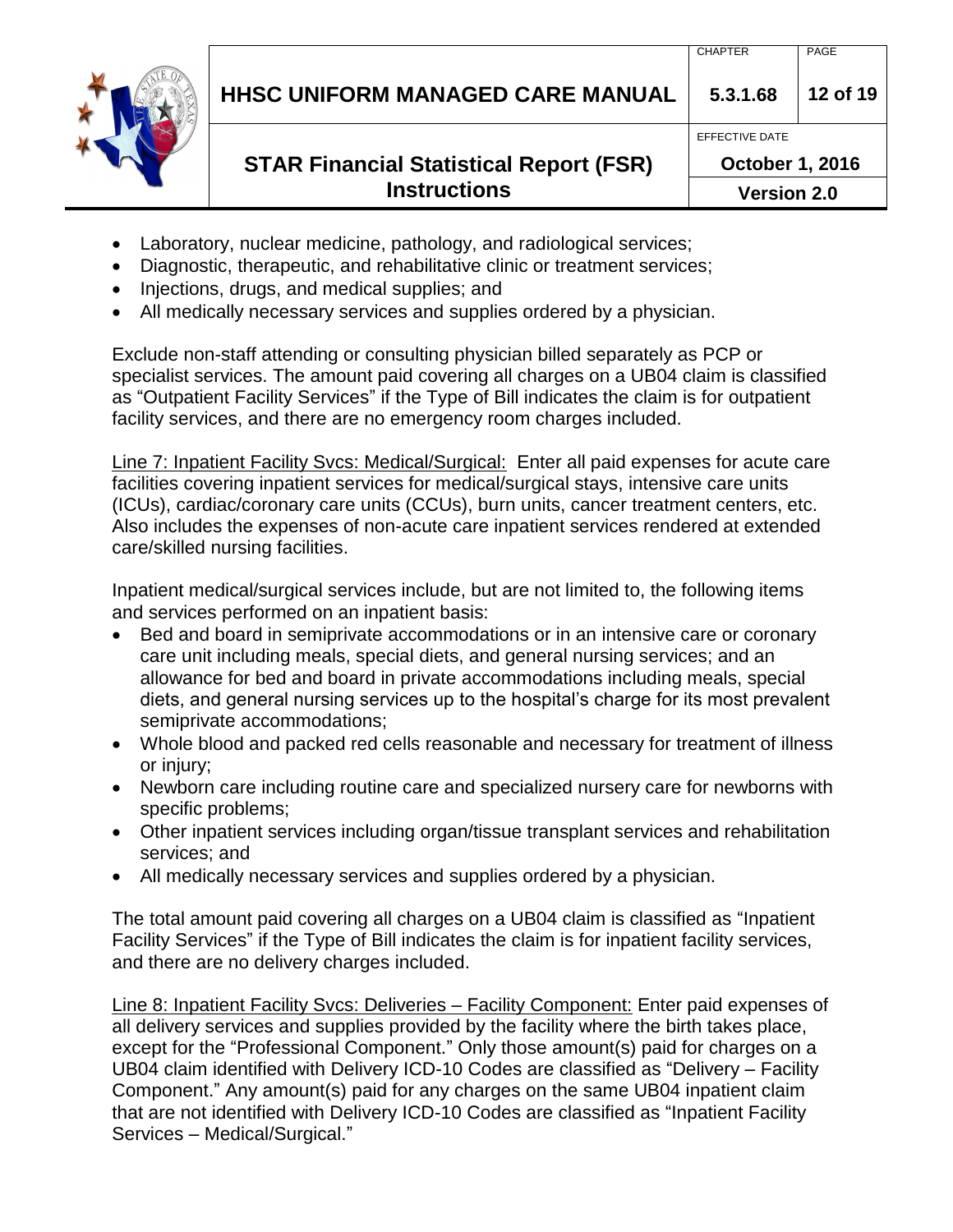| <b>Instructions</b>                            | <b>Version 2.0</b>     |          |
|------------------------------------------------|------------------------|----------|
| <b>STAR Financial Statistical Report (FSR)</b> | <b>October 1, 2016</b> |          |
|                                                | EFFECTIVE DATE         |          |
| <b>HHSC UNIFORM MANAGED CARE MANUAL</b>        | 5.3.1.68               | 13 of 19 |
|                                                | <b>CHAPTER</b>         | PAGE     |

Line 9: Behavioral Health Services: Enter all paid expenses incurred for inpatient and outpatient mental health services and inpatient and outpatient chemical dependency services including both treatment and detoxification of alcohol and substance abuse. Only those amount(s) paid for charges on a CMS-1500 or UB04 claim identified with Behavioral Health Services ICD-10 or Revenue Codes are classified as "Behavioral Health Services." Any amount(s) paid for any charges on the same CMS-1500 or UB04 claim that are not identified with Behavioral Health Services ICD-10 or Revenue Codes should be classified in the appropriate medical expense classification.

Line 10: Vision Services: Enter all paid expenses incurred for vision services. This includes, but is not limited to, optometry and glasses.

Line 11: Miscellaneous Other: Enter all paid expenses of all medical services and supplies rendered that are not classified in any of the medical expense classifications in Lines 1 through 10 or Line 12. "Miscellaneous Other" includes, but is not limited to, ambulance services and durable medical equipment (DME), oxygen, and other medical supplies obtained directly from these suppliers, i.e., not obtained incidental to physician, non-physician professional, or facility encounters. The total amount paid covering all charges on a CMS-1500 claim is classified as "Miscellaneous Other."

Line 12: Patient Centered Medical Home Services: Enter paid expenses of all medical services incurred at a PCMH-approved facility.

Line 13: Reinsurance Premiums: Enter paid expenses to obtain reinsurance coverage from reinsurance companies that assume all or part of the financial risks associated with catastrophic medical expenses that could, otherwise, be ruinous to the MCO. Offset any reinsurance premiums collected for any reinsurance risks assumed.

Line 14: Reinsurance Recoveries: Enter any and all return of funds or recovery of paid losses that have been collected from reinsurers associated with a particular case where catastrophic medical expenses have been incurred. Offset any reinsurance recoveries paid for reinsurance risks assumed. Record "Reinsurance Recoveries" in the month(s) in which the healthcare services were rendered to which the recoveries relate.

Line 15: Incurred-But-Not-Reported (IBNR): Enter the total medical expenses accrual, which includes:

- Reported claims in process for adjudication;
- An estimated expense of the incurred but not reported healthcare services;
- Amounts withheld from paid claims and capitations;
- Any capitation payable to providers; and
- Any reinsurance payable to reinsurers for ceded risk, net of any reinsurance receivable for assumed risk.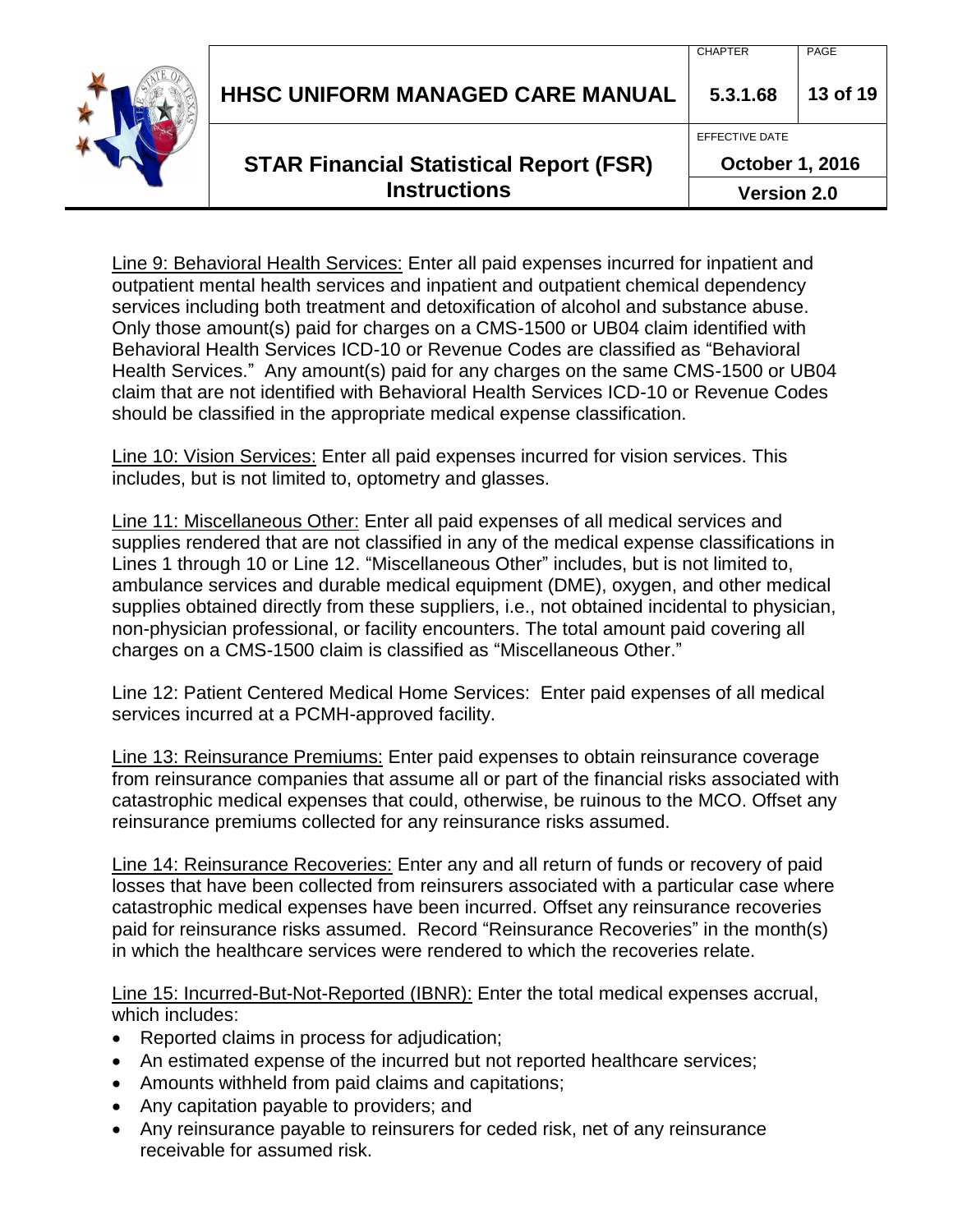| <b>STAR Financial Statistical Report (FSR)</b><br><b>Instructions</b> | EFFECTIVE DATE<br><b>October 1, 2016</b><br><b>Version 2.0</b> |          |
|-----------------------------------------------------------------------|----------------------------------------------------------------|----------|
| <b>HHSC UNIFORM MANAGED CARE MANUAL</b>                               | 5.3.1.68                                                       | 14 of 19 |
|                                                                       | <b>CHAPTER</b>                                                 | PAGE     |

The IBNR medical expenses accrual is an estimate of the expected healthcare expenses incurred but not paid based on claims lag schedules and completion factors, as well as, any counts of services rendered but not billed, e.g., pre-authorized hospital days. Any major change in the claims processing function that was not in effect during the period of time covered by the lag schedules could materially impact the estimated IBNR accrual; hence, actuarial judgment and adjustment may sometimes be needed.

#### **Note: No IBNR should be reported on the second final FSR reflecting expenses paid through the 334th day after the end of the contract period.**

Line 16: Incentives or Network Risk Retention: Enter any incentives paid directly to physicians, i.e., bonuses paid based on quality compliance measures.

Line 17: Quality Improvement: Enter the allocated "Quality Improvement Expenses" From the Quality Improvement FSR Part 1c.

Line 18: Total Medical Expenses: Calculated as sum of Lines 1 through 17.

Beneath Line 18, there are balancing lines which compare "Total Medical Expenses" on Part 5, Line 18 to the Sum of Part 4a + Part 4b. If it does not balance the "Check" line will show "Not balanced" and a rounding adjustment may be entered in the shaded area labeled "Balance."

Included in Total Medical Above:

Line 19: Total Related Party Expenses: Enter the total medical expenses paid to any companies affiliated with the MCO through common ownership for providing healthcare services in support of the Texas Medicaid operations of the MCO.

Line 20: % of Medical Expenses that are Related Party: Calculated as Line 19, "Total Related Party Expenses," divided by Line 18, "Total Medical Expenses."

Line 21: Capitated Services: PCPs & hospitals: Enter the total capitation paid to providers that do not pay claims to other providers from the capitation payments received.

Line 22: Capitated Services: BH, Vision, etc.: Enter the total capitation paid to subcontractors in which the capitation is the funding source for paying claims for healthcare services performed in each Texas service area.

Not Included in Total Medical Above: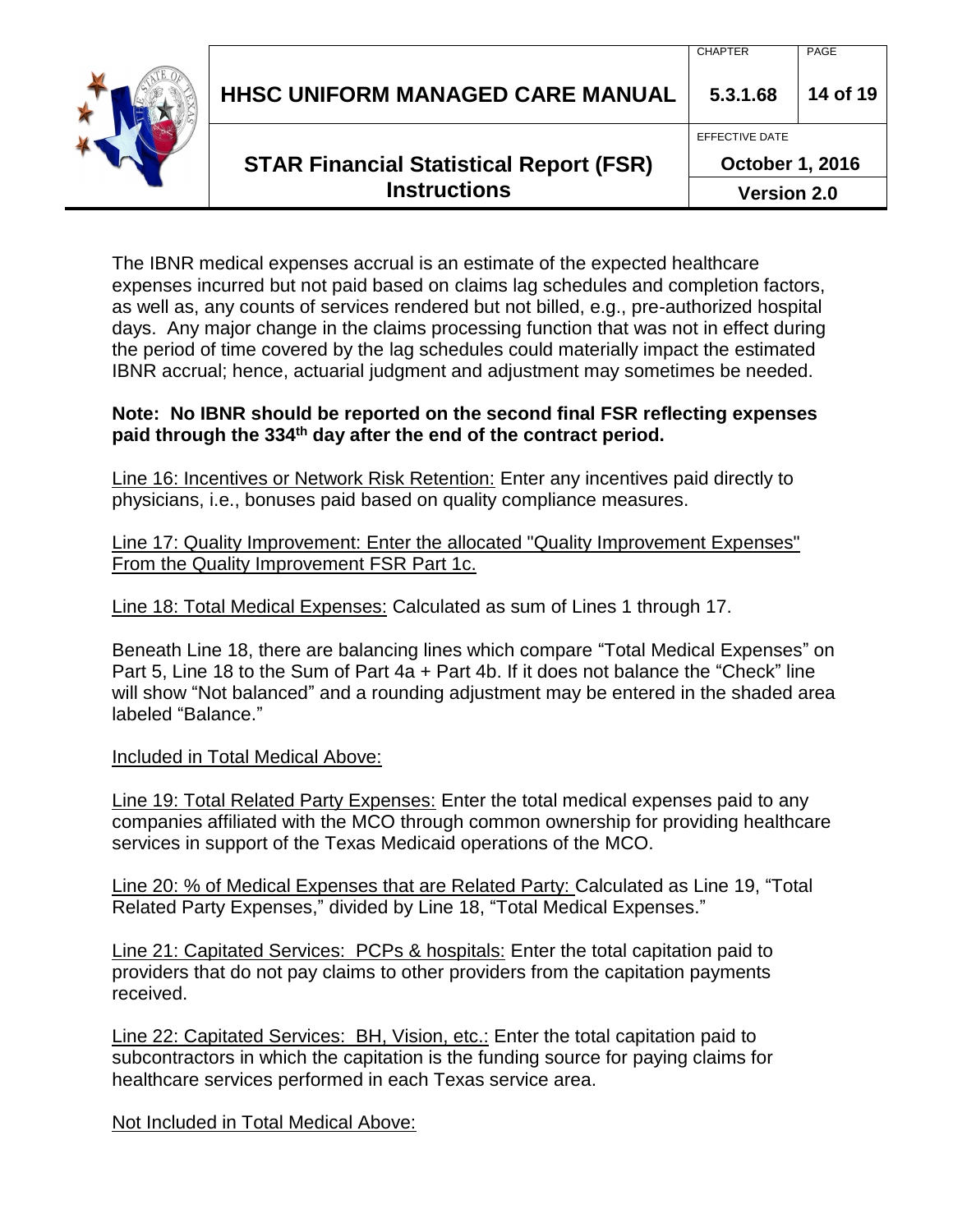

Line 23: Total Medical Value Added Services: Enter the expenses paid by the MCO for healthcare services to Medicaid enrollees that are not covered under the HHSC Capitation nor reimbursed by HHSC. These expenses are the financial responsibility of the MCO. They are not included in "Total Medical Expenses" in the MCO FSR. The specific Value Added Services are included in the Contract for Services between HHSC and MCO.

#### Other:

Line 24: Behavioral Health Services \$PMPM: Calculated as Line 9, "Behavioral Health Services," divided by Part 1, Line 1, "Member Months."

Line 25: Vision Services \$PMPM: Calculated as Line 10, "Vision Services," divided by Part 1, Line 1, "Member Months."

Line 26: Emergency Room as a % of Medical Expenses: Calculated as Line 5, "Emergency Room Services," divided by Line 18, "Total Medical Expenses," excluding the sum of Lines 13 through 16, which are "Reinsurance Premiums," "Reinsurance Recoveries," "IBNR," and "Incentives/Network Risk Retention."

### **Part 6: Prescription Expense by Risk Group**

Prescription Expense (excluding PBM Admin):

Lines 1 through 7: Prescription Expense (excluding PBM Admin): Enter the prescription expense by risk group based on Pharmacy Encounters. Exclude PBM admin fees.

Line 8: Prescription Paid Claims Expense: Calculated as sum of Lines 1 through 7.

Line 9: IBNR related to Prescriptions: Enter the estimated dollar amount of pharmacy prescriptions incurred for which claims have not been received.

Line 10: TPL pay & chase collected (related to Pharmacy only): Enter the dollars collected from third parties in the month in which cash is received. Do not enter recoveries in the month in which services were provided unless the collection occurred in that same month.

Line 11: Prescription Expense (excluding PBM Admin): Calculated as the sum of Lines 8 and 9, less Line 10.

Prescription Expense \$PMPM: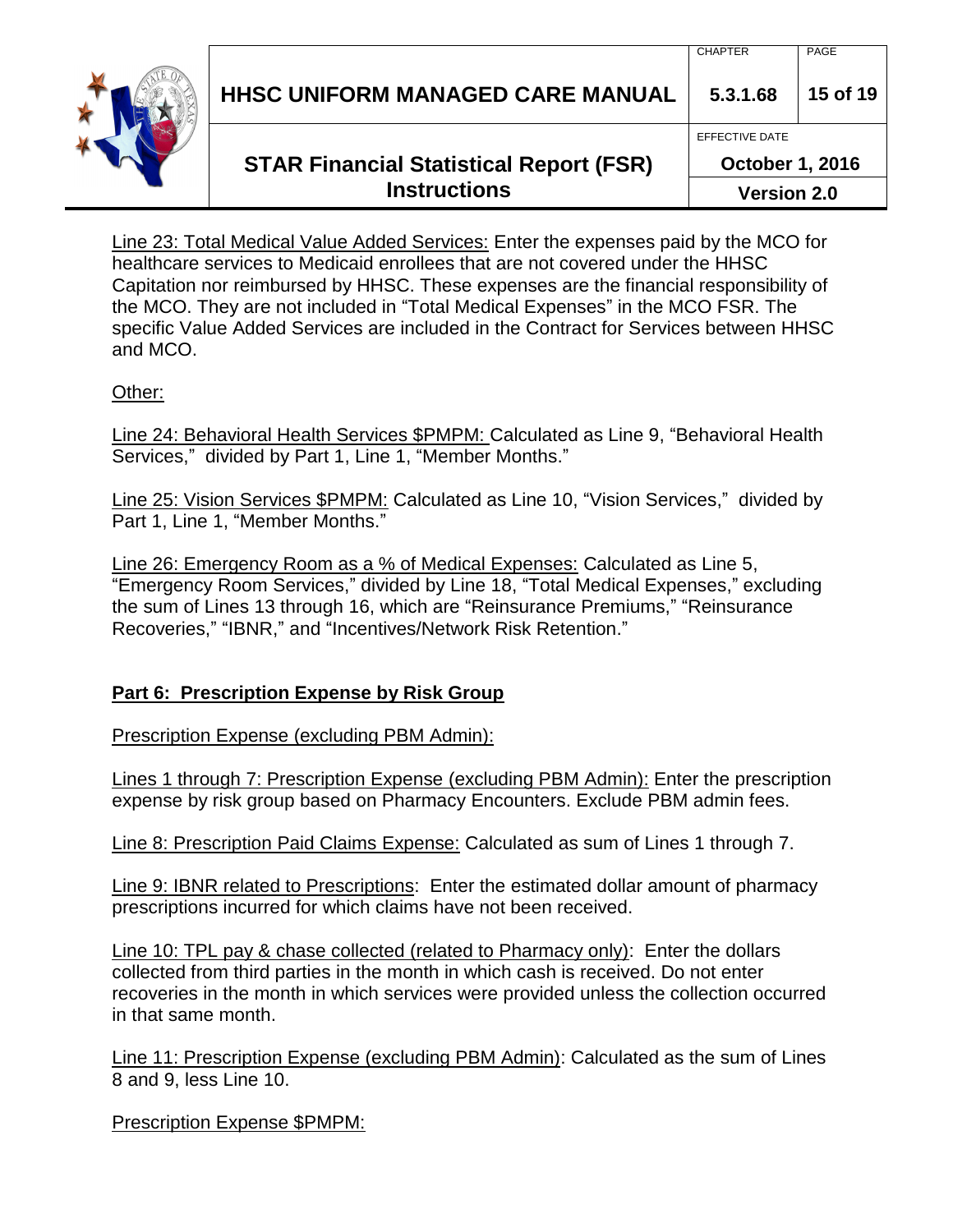**HHSC UNIFORM MANAGED CARE MANUAL 5.3.1.68 16 of 19**

# **STAR Financial Statistical Report (FSR) Instructions**

Lines 12 through 18: Prescription Expense \$PMPM: Calculated as "Prescription Expense" for each risk group as reported on Lines 1 through 7, divided by the corresponding "Member Months" for each risk group as reported on Part 3, Lines 17 through 23.

Line 19: Prescription Paid Claims Expense \$PMPM: Calculated as Line 8, "Prescription Paid Claims Expense," divided by Part 3, Line 24, "Total Member Months."

Line 20: Prescription Expense including IBNR \$PMPM: Calculated as the sum of Line 8, "Prescription Paid Claims Expense," and Line 9, "IBNR related to Prescriptions," divided by Part 3, Line 24, "Total Member Months."

# of Prescriptions:

Lines 21 through 27; # of Prescriptions: Enter the number of prescriptions filled by each risk group by month.

Line 28: # of Prescriptions in IBNR (Line 9 above): Enter the estimated number of prescriptions incurred for which claims have not been received.

Line 29; Total # of Prescriptions: Calculated as sum of Lines 21 through 28.

Cost per Prescription (excluding PBM Admin):

Line 30 through 36: Cost per Prescription (excluding PBM Admin): Calculated as "Total Prescription Expense" for each risk group as reported in Lines 1 through 7, divided by the corresponding "# of Prescriptions" for each risk group as reported on Lines 21 through 27.

Line 37: Average Cost of Paid Claims per Prescription: Calculated by dividing Line 8, "Prescription Paid Claims Expense," by the total "# of Prescriptions" in Lines 21 through 27.

Line 38; IBNR related to Prescriptions: Calculated by dividing Line 9, "IBNR related to Prescriptions," by Line 28, "# of Prescriptions in IBNR."

Line 39: Average Cost per Prescription (excluding PBM Admin): Calculated as Line 11, "Prescription Expense (excluding PBM Admin)," divided by Line 29, "Total # of Prescriptions."

Line 40: % Prescription Cost to Rx Premium: Calculated as Line 11, "Prescription Expense (excluding PBM Admin)," divided by Part 1, Line 5, "Pharmacy Premiums."

# of Prescriptions per Member-Month:



EFFECTIVE DATE

**October 1, 2016**

**Version 2.0**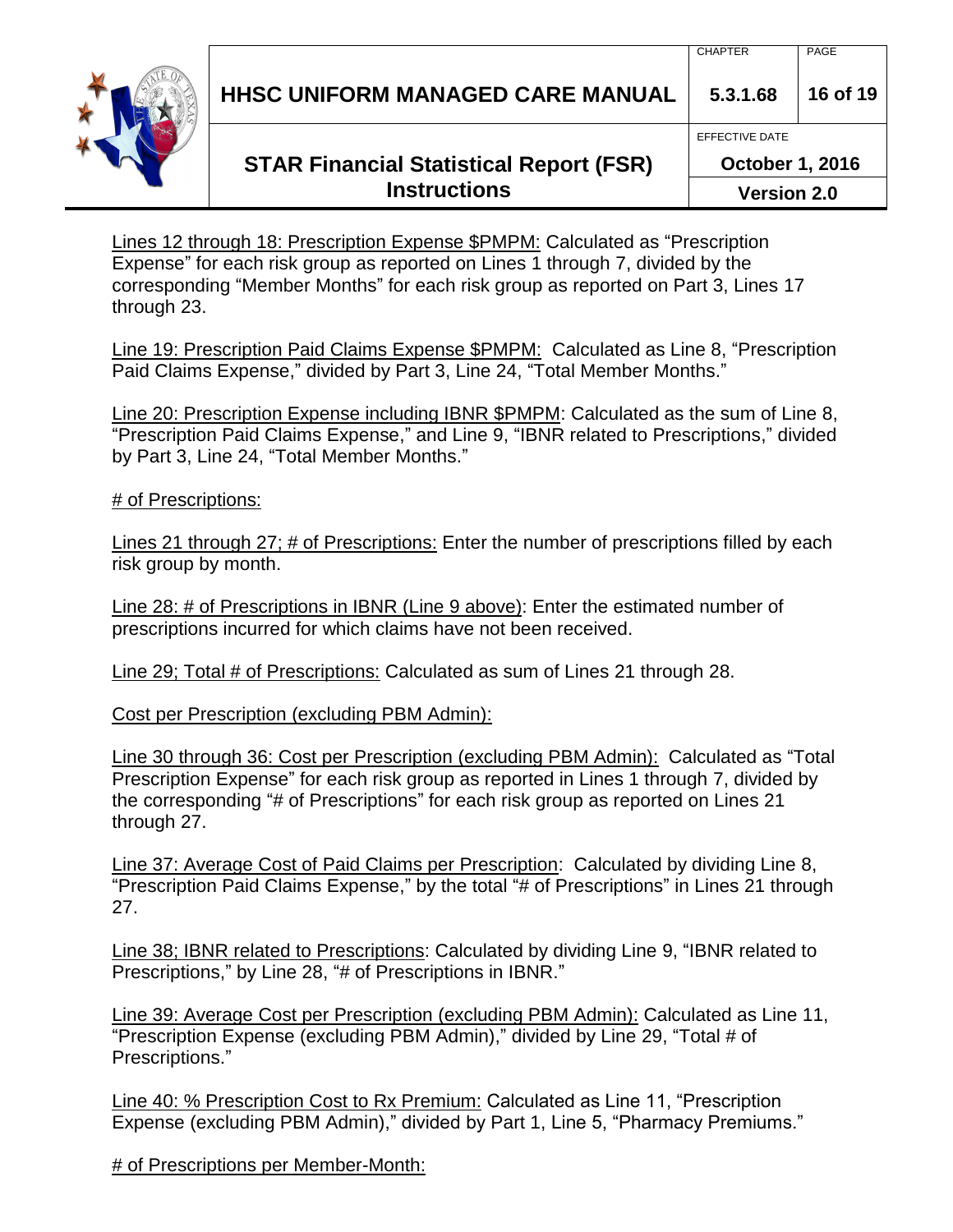**HHSC UNIFORM MANAGED CARE MANUAL 5.3.1.68 17 of 19**

# **STAR Financial Statistical Report (FSR) Instructions**

**October 1, 2016**

**Version 2.0**

EFFECTIVE DATE

Lines 41 through 47: # of Prescriptions per Member-Month: Calculated as "# of Prescriptions" for each risk group as reported on Lines 21 through 27, divided by the corresponding "Member Months" for each risk group as reported on Part 3, Lines 17 through 23.

Line 48: Average # of Paid Prescriptions per Member-Month: Calculated as the sum of Lines 21 through 27, divided by Part 3, Line 24, "Total Member Months."

Line 49: Average # of Prescriptions per Member-Month including IBNR: Calculated as Line 29, "Total # of Prescriptions" divided by Part 3, Line 24, "Total Member Months."

Generic Split for Paid Prescriptions:

Line 50: % Generic, by # of Prescriptions: Enter the % of prescriptions filled with generic brands.

Line 51: % Generic, by Aggregate \$ Gross Cost: Enter the % of gross cost associated with generic prescriptions.

#### Other:

Line 52: Included in Line 8 above: Non-PBM expenditures: Input the portion, if any, of Line 8 above that was not processed by the MCO's PBM (i.e., not billed to the MCO by the PBM).

Line 53: Included in Line 29 above: Non-PBM # of Rx (Prescriptions): Input the portion, if any, of Line 29 above that would correspond to the dollars in the Line 52.

Line 54: Excluded from Line 8: PBM \$ in Part 4 Other Med Exp: Input the portion, if any, of total PBM billings not processed as Encounters but reported in Part 4, "Other Medical Expenses." Include non-formulary Rx (Prescriptions) DME; do not include any admin expense.

Line 55: Excluded from Line 29: PBM # of Rx (Prescriptions) related to Line 54: Input the quantity that corresponds to the dollars in Line 54.

Line 56: Total PBM \$ billed to MCO (excl PBM Admin): Calculated as Line 52, subtracted from Line 8, "Prescription Paid Claims Expense," plus Line 54.

Line 57: Total PBM Qty of Rx (Prescriptions): Calculated as Line 53, subtracted from Line 29, "Total # of Prescriptions," plus Line 55.

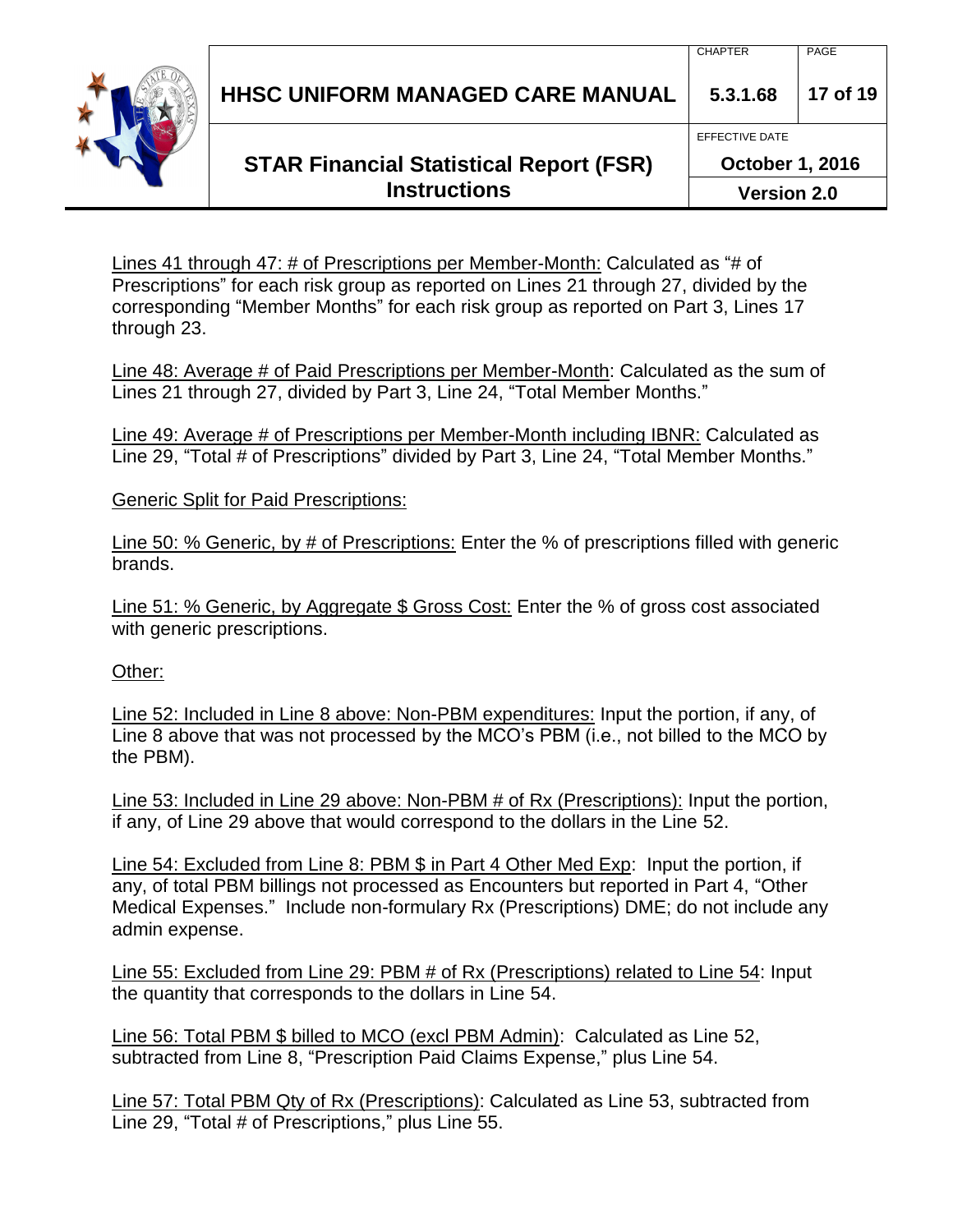| <b>HHSC UNIFORM MANAGED CARE MANUAL</b>        | 5.3.1.68<br>EFFECTIVE DATE | 18 of 19 |
|------------------------------------------------|----------------------------|----------|
| <b>STAR Financial Statistical Report (FSR)</b> | <b>October 1, 2016</b>     |          |

**Version 2.0**

Line 58: Enter the last NCPDP (National Council for Prescription Drug Programs) adjudication date of actual pharmacy payments (Pharmacy Benefit Manager/PBM invoiced date range) included in "Prescription Paid Claims Expense" Line 8 above. This date will be used in the Pharmacy Reconciliation Report.

**Instructions**

Line 59: Pharmacy administered vaccines: Enter the dollar amount included within the Line 11 total for "Prescription Expense (excluding PBM Admin)," which is associated with vaccines administered at a pharmacy.

## **Part 7: DSPs and Delivery Expenses**

Line 1: Contracted DSP Amount: Enter the DSP rate applicable to each month.

Delivery Supplemental Payments – DSPs (\$):

Line 2: DSPs Received by MCO: Calculated as sum of Lines 5 through 9, "Number of Deliveries," by risk group, multiplied by Line 1, "Contracted DSP Amount."

Line 3: Incurred But DSP Not Received: Calculated as the product of Line 1, "Contracted DSP Amount," and Line 10, "Incurred But DSP Not Received."

Line 4: Total DSPs (\$) Aggregate: Calculated as sum of Line 2 and Line 3.

Lines 5 through 9: Number of Deliveries: Enter the sum of the delivery counts from (1) the accepted DSP records in the monthly DSP submission files, (2) the accepted DSP records that were previously rejected by file edit 102, and (3) the accepted appealed DSP records; reported by risk groups and incurred months.

Line 10: Incurred But DSP Not Received: Enter the difference between the total number of facility delivery discharges and the sum of Lines 5 through 9.

Line 11: Total Number of Deliveries Incurred: Calculated as sum of Lines 5 through 10.

MCO Delivery Expenses (\$):

Line 12: Paid Claims: Referenced from Part 5, Line 3, "Physician Services: Deliveries - Prof Component," and Part 5, Line 8, "Inpatient Facility Svcs: Deliveries - Facility Component."

Line 13: Incurred But Not Paid: Enter the unpaid expenses for incurred delivery services based on the number of incurred deliveries reported on Line 10.